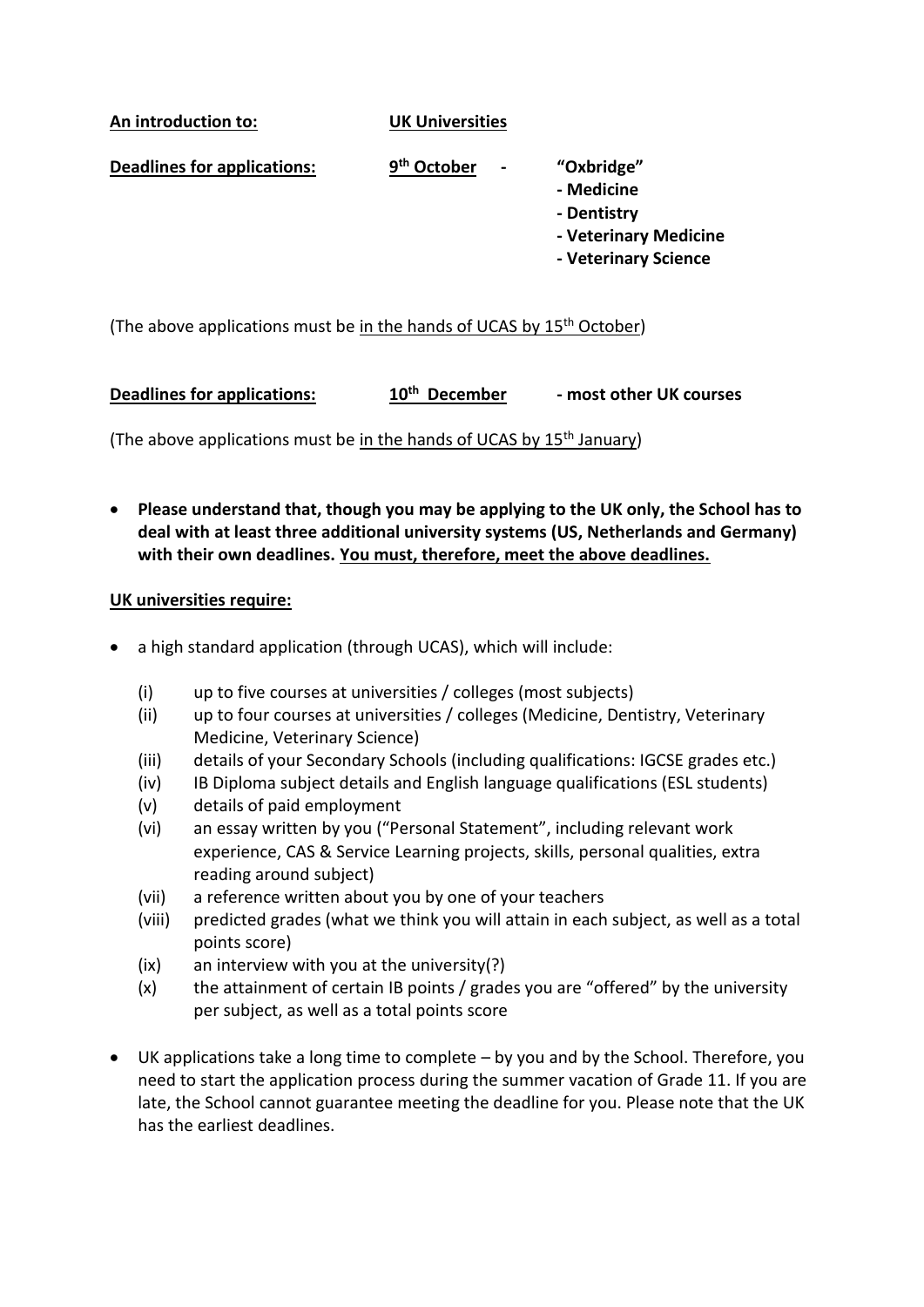- All applications for UK universities and colleges (except some private Art, Music and Drama colleges) have to be submitted to a central admissions organisation "UCAS" (Universities and Colleges Admissions Service).
- Therefore, you fill out one application form (UCAS form) and list your chosen five / four courses and universities / colleges on that form.
- You may only enter one UCAS application per academic year.
- Make contact with UCAS to start your research:

.

Website [www.ucas.com](http://www.ucas.com/)

- All universities and courses offer entry requirements in IB points.
- It is very important to be realistic. If you are rejected from all your chosen UK universities/colleges, it is because you have not researched thoroughly enough and have applied for universities/colleges too far above your academic standard. It is safest to apply to a range of colleges – with different (but realistic!) grade requirements.
- Oxford and Cambridge (Oxbridge) have special requirements, rules and deadlines. Be clear on these by researching thoroughly.
- Hard to get into subjects (law, medicine etc.) and Oxbridge will almost certainly require interviews and/or tests. It is your responsibility to check this although the school can help you with this.
- The School has a lot of work to do for UK applications (e.g. references, predicted grades). You must allow us enough time to get this done, by being early with your applications and giving us enough notice of your requirements.
- The UCAS application form you will be completing is online (www.ucas.com)

## **By the beginning of September 2021, you need to have drafted your "Personal Statement"**